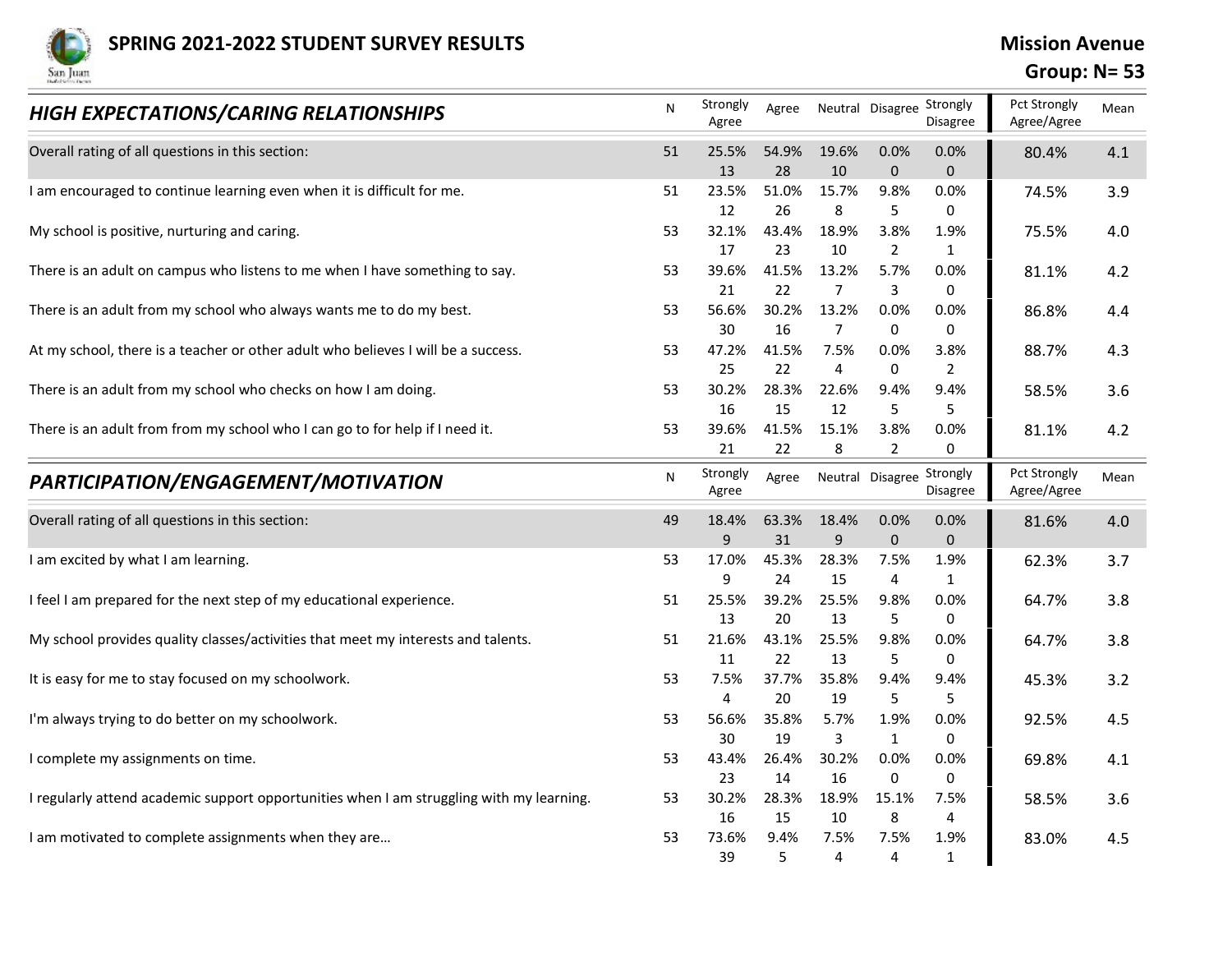| <b>SAFETY</b>                                                            | N  | Strongly<br>Agree | Agree       | Neutral Disagree Strongly |                        | Disagree               | Pct Strongly<br>Agree/Agree | Mean |
|--------------------------------------------------------------------------|----|-------------------|-------------|---------------------------|------------------------|------------------------|-----------------------------|------|
| Overall rating of all questions in this section:                         | 51 | 27.5%<br>14       | 52.9%<br>27 | 17.6%<br>9                | 2.0%<br>1              | 0.0%<br>$\mathbf{0}$   | 80.4%                       | 4.1  |
| School staff takes student concerns seriously.                           | 52 | 17.3%             | 42.3%       | 32.7%                     | 3.8%                   | 3.8%                   | 59.6%                       | 3.7  |
|                                                                          |    | 9                 | 22          | 17                        | $\overline{2}$         | $\overline{2}$         |                             |      |
| Concerns about safety are addressed appropriately in my school.          | 53 | 34.0%<br>18       | 56.6%<br>30 | 5.7%<br>3                 | 3.8%<br>$\overline{2}$ | 0.0%<br>0              | 90.6%                       | 4.2  |
| I feel safe at my school (virtual or in person)                          | 52 | 53.8%             | 21.2%       | 17.3%                     | 5.8%                   | 1.9%                   | 75.0%                       | 4.2  |
|                                                                          |    | 28                | 11          | 9                         | 3                      | 1                      |                             |      |
| <b>SCHOOL CULTURE/SENSE OF BELONGING</b>                                 | N  | Strongly<br>Agree | Agree       | Neutral Disagree Strongly |                        | Disagree               | Pct Strongly<br>Agree/Agree | Mean |
| Overall rating of all questions in this section:                         | 48 | 25.0%<br>12       | 54.2%<br>26 | 18.8%<br>9                | 2.1%<br>$\mathbf 1$    | 0.0%<br>$\mathbf{0}$   | 79.2%                       | 4.0  |
| The adults at this school treat students fairly.                         | 51 | 31.4%             | 47.1%       | 13.7%                     | 5.9%                   | 2.0%                   | 78.4%                       | 4.0  |
|                                                                          |    | 16                | 24          | 7                         | 3                      | 1                      |                             |      |
| The adults at my school respect cultural, ethnic and gender differences. | 53 | 45.3%<br>24       | 35.8%<br>19 | 13.2%<br>7                | 5.7%<br>$\overline{3}$ | 0.0%<br>0              | 81.1%                       | 4.2  |
| I feel like I am a part of the school community.                         | 53 | 30.2%             | 49.1%       | 15.1%                     | 3.8%                   | 1.9%                   | 79.2%                       | 4.0  |
|                                                                          |    | 16                | 26          | 8                         | $\overline{2}$         | $\mathbf{1}$           |                             |      |
| I like learning for other students.                                      | 52 | 32.7%             | 28.8%       | 25.0%                     | 5.8%                   | 7.7%                   | 61.5%                       | 3.7  |
| People are respectful to others at my school.                            | 53 | 17<br>30.2%       | 15<br>30.2% | 13<br>28.3%               | 3<br>7.5%              | 4<br>3.8%              | 60.4%                       | 3.8  |
|                                                                          |    | 16                | 16          | 15                        | 4                      | $\overline{2}$         |                             |      |
| My school listens to student input on important issues.                  | 52 | 32.7%             | 38.5%       | 15.4%                     | 9.6%                   | 3.8%                   | 71.2%                       | 3.9  |
|                                                                          |    | 17                | 20          | 8                         | 5                      | $\overline{2}$         |                             |      |
| I feel close to people in my school.                                     | 53 | 50.9%<br>27       | 22.6%<br>12 | 22.6%<br>12               | 0.0%<br>$\mathbf 0$    | 3.8%<br>$\overline{2}$ | 73.6%                       | 4.2  |
|                                                                          |    |                   |             |                           |                        |                        |                             |      |
| I'm happy to be at my school.                                            | 52 | 53.8%             | 19.2%       | 19.2%                     | 0.0%                   | 7.7%                   | 73.1%                       | 4.1  |